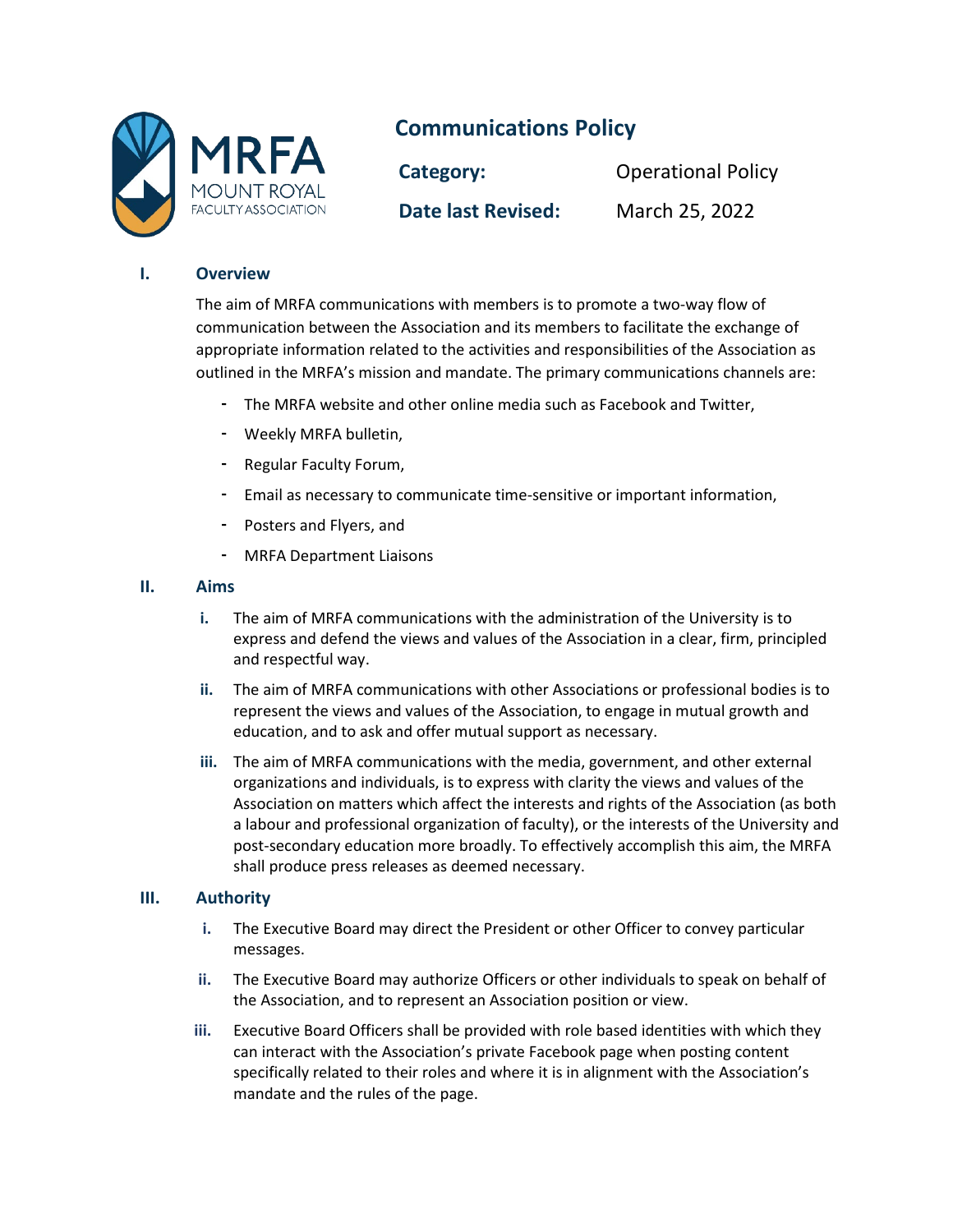**iv.** Chairs of Association committees or their designees may speak on behalf of their committees and represent their committee's views in internal Association communications. Communications sent by committees are to be submitted via the Communications Coordination [form.](https://docs.google.com/forms/d/e/1FAIpQLSf9JAmnJwcYGd0HQ7jsaHHbcPm-z3CTu604RYR3vNQPpwRlyQ/viewform?usp=sf_link)

# **IV. Limitations**

- **i.** On difficult or controversial issues that may be divisive among the membership, Association positions or views must be determined and communicated advisedly. A subcommittee of the Executive Board shall be appointed annually to develop such statements, and these statements shall be approved online by the full Executive Board by email using an approved form.
- **ii.** The MRFA will not advertise for members' private business ventures or publications in any of its communications channels.

# **V. Entitlement to Communications**

- **i.** All Regular Members are entitled to receive Association information related to any statutory role of the Association, including bargaining, financial statements, meetings and other business to be considered by the Association.
- **ii.** Regular Members, Associate Members and Members Emeriti who have submitted Canadian Anti-Spam Legislation Consent (CASL) forms are entitled to receive Association information related to social and professional development activities and services of the Association.
- **iii.** Social and Honorary Members who have submitted Canadian Anti-Spam Legislation Consent (CASL) forms and other appropriate individuals or associations are entitled to receive Association information related to social activities.
- **iv.** Only current Regular Members of the Association shall be permitted membership in the MRFA's closed Facebook Group. Those on management assignments at any postsecondary institution will be removed from the Facebook group for the duration of the appointment and may request to be added back to the group when the appointment is concluded.
- **v.** Only current Regular Members of the Association shall be provided user accounts on the MRFA website, and Members shall not share account details or member restricted web content with others.

# **VI. Applicable Committees**

- Communications Committee
- Advocacy Committee
- Bargaining Communications Committee

# **VII. Related Policies**

• Political and Advocacy Activity

# **VIII. Email Communications**

Email is used for communicating time-sensitive or important information.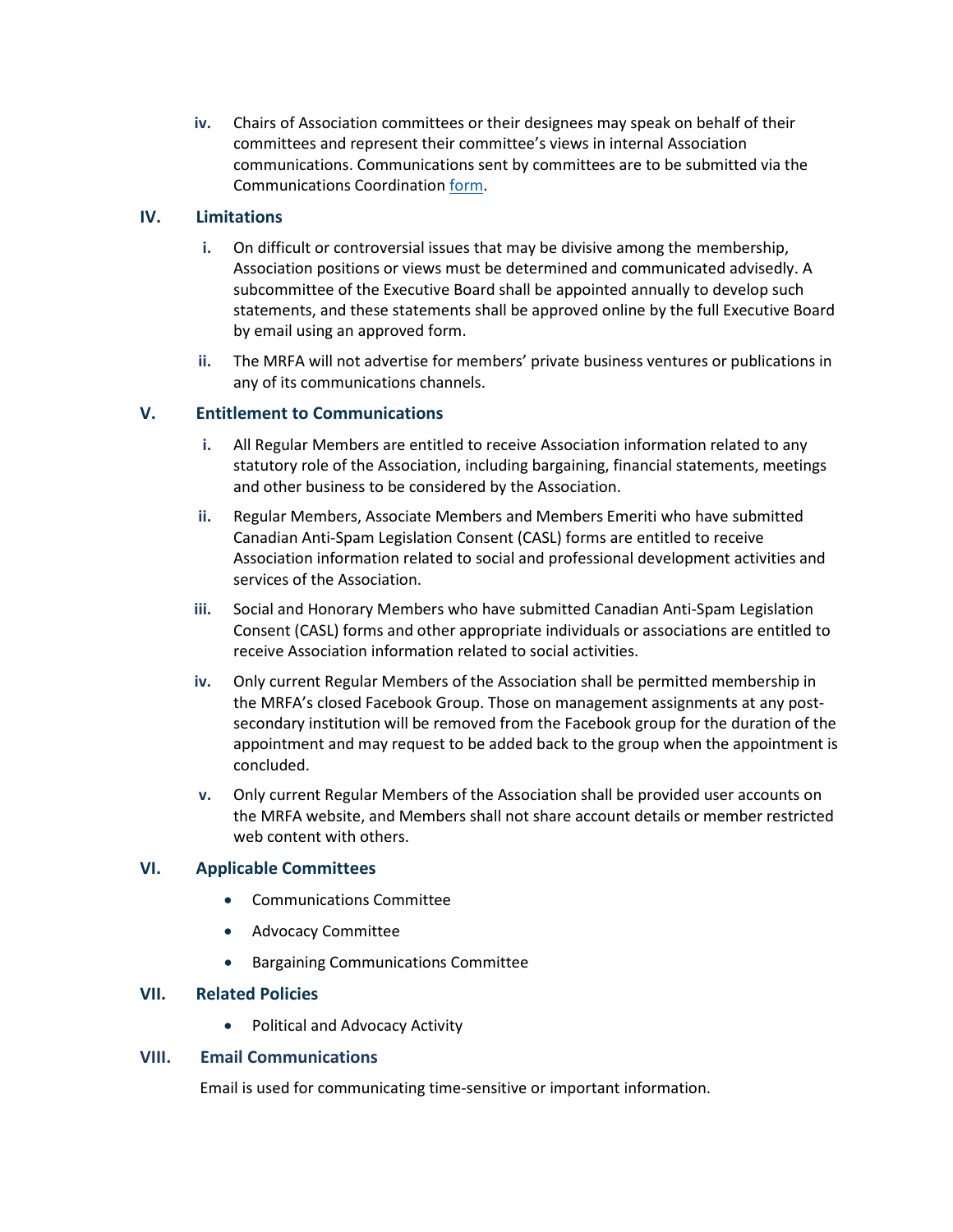- i. The Association shall distribute announcements of MRFA meetings and events to the membership via email as appropriate. There shall normally be a maximum of one announcement and one reminder per meeting and event.
- ii. Members may request that particular messages be conveyed by the Association. The President and Communications Officer are empowered to determine whether such requests should be honoured, considering the relevance to the membership or the Association's activities, and which communication channel shall be used to disseminate the information. Requests to convey members' retirement announcements have standing approval.

# **a. Authority**

- **i.** Individuals with standing authorization to use the Association's distribution lists to send individual emails to the membership, as appropriate within the parameters of their roles, include the President, Senior Administrative and Faculty Relations Officer, Labour Relations Officer and Administrative Assistant.
- **ii.** Members of the Executive Board may be granted temporary permissions, as needed, to send emails using the Association's distribution lists at the discretion of the President in consultation with the Senior Administrative and Faculty Relations Officer. All such messages are to be reviewed by the President or Communications Officer prior to distribution and permissions shall be revoked immediately following distribution of the approved message.

# **b. Limitations**

Individual emails not otherwise permitted within this policy require prior authorization from the President and Communications Officer of the Association.

# **c. Distribution Lists**

Faculty distribution lists and contact information are gathered and prepared by the Association solely for the purpose of facilitating the Association's communication with members. As a FOIP consideration, such information must be gathered with regard to the privacy of members, and distribution lists are reserved for the exclusive use of the Association for authorized communications with members. The Association does not provide direct access to its distribution lists.

- i. Where an affiliated organization (such as CAUT) requires contact information for the provision of services to MRFA members, such organizations may be granted access to the information at the President's discretion.
- ii. Members may voluntarily provide personal e-mail contact information to the Association and this information is to only be used for communication purposes during an MRFA sanctioned job action/strike or lockout.

# **IX. Website and Other Online Media**

The purpose of the website is to communicate and archive all information pertaining to the Association that would be of interest to the membership. This includes, but is not limited to, Association bylaws, policies and forms, committee business and events, meeting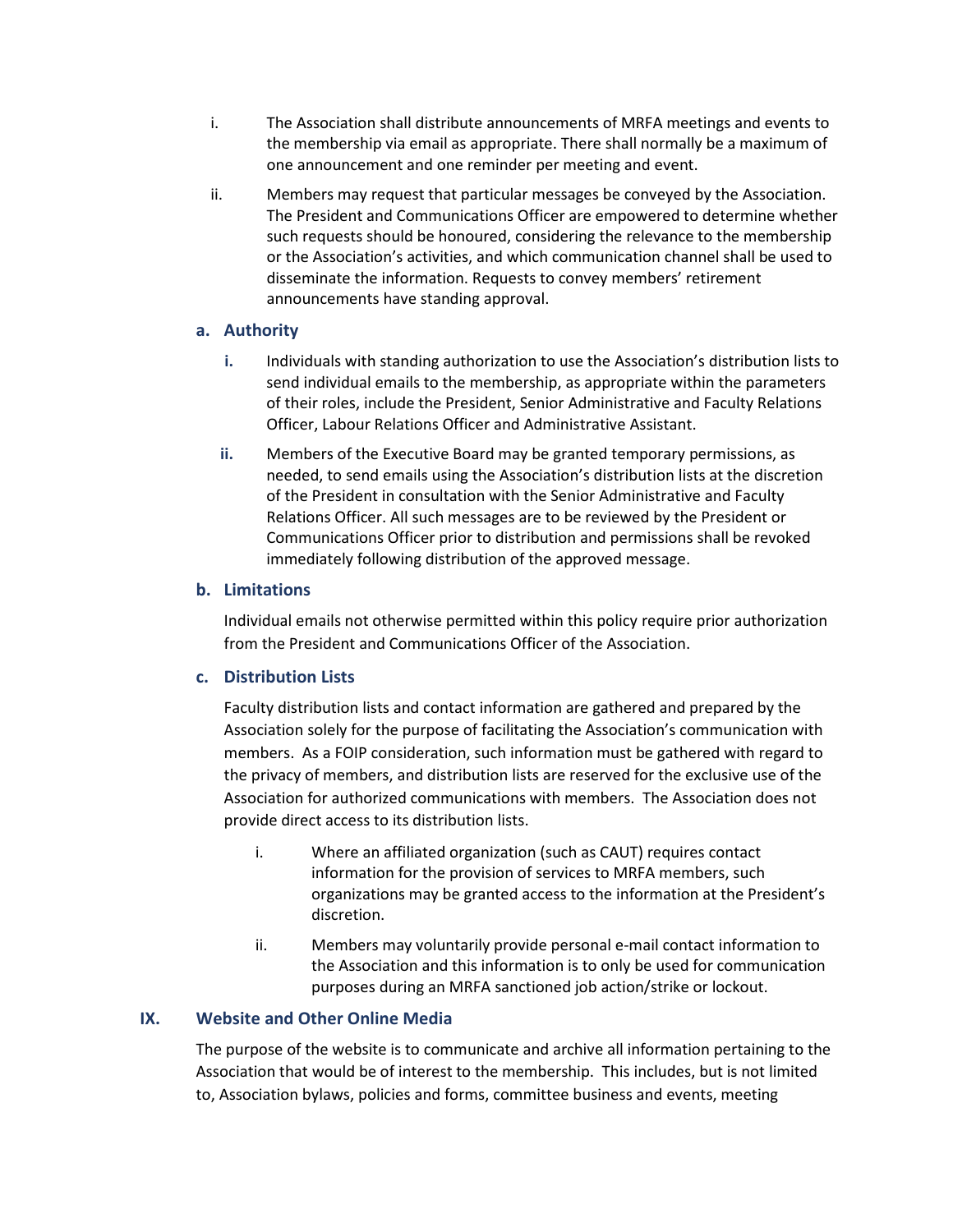minutes, reports and contact information. Moreover, the website and other online media are means to communicate targeted information or general interest information, such as event and University announcements, Professional Development opportunities, and/or external information relevant to Association members.

#### **a. Authority**

- **i.** Individuals with standing authorization to add content and/or otherwise modify the Association's website include the Senior Administrative and Faculty Relations Officer and the Administrative Assistant.
- **ii.** All content added to the website must be aligned with the Association's mandate and mission statements and be within limitations outlined in this policy. Nonroutine posts must have prior approval of the Executive Board, where appropriate, or the President or Communications Officer.
- **iii.** Members may request that particular messages be put on the website or other online media. The President and Communications Officer are empowered to determine whether such requests should be honoured. Messages posted on any online media shall be done in support of the Association's objectives as articulated in the Bylaws and in accordance with the MRFA's Social Media Policy.

# **b. Limitations**

Significant website modifications require prior Communications Committee approval.

#### **X. Social Media**

The primary purpose of social media use by the Association is to forward the Advocacy goals as approved by the membership. To maintain a consistent presence on Social Media platforms, there shall be at least one post on each platform weekly.

#### **a. Authority**

In accordance with article III.iv, the MRFA's Advocacy Officer is hereby authorized to develop posts on behalf of the Association via approved social media platforms: Facebook and Twitter. The Senior Administrative and Faculty Relations Officer may publish the posts on behalf of the Advocacy Officer where appropriate and subject to the conditions below:

- **i.** All posts shall be in compliance with relevant policies and bylaws and the tone shall match the Association's identity as detailed in its vision and mission statements.
- **ii.** Posts shall be reviewed prior to posting by one other member of the Advocacy Committee.
- **iii.** All posts on Twitter will be tagged with #ABpse #ABpoli and/or #FightTheCuts

# **b. Revision and/or Removal of Social Media Content**

Complaints received about social media posts shall be reviewed by the President and Communications Officer who shall determine if posts should be maintained, edited or removed from the respective social media platform.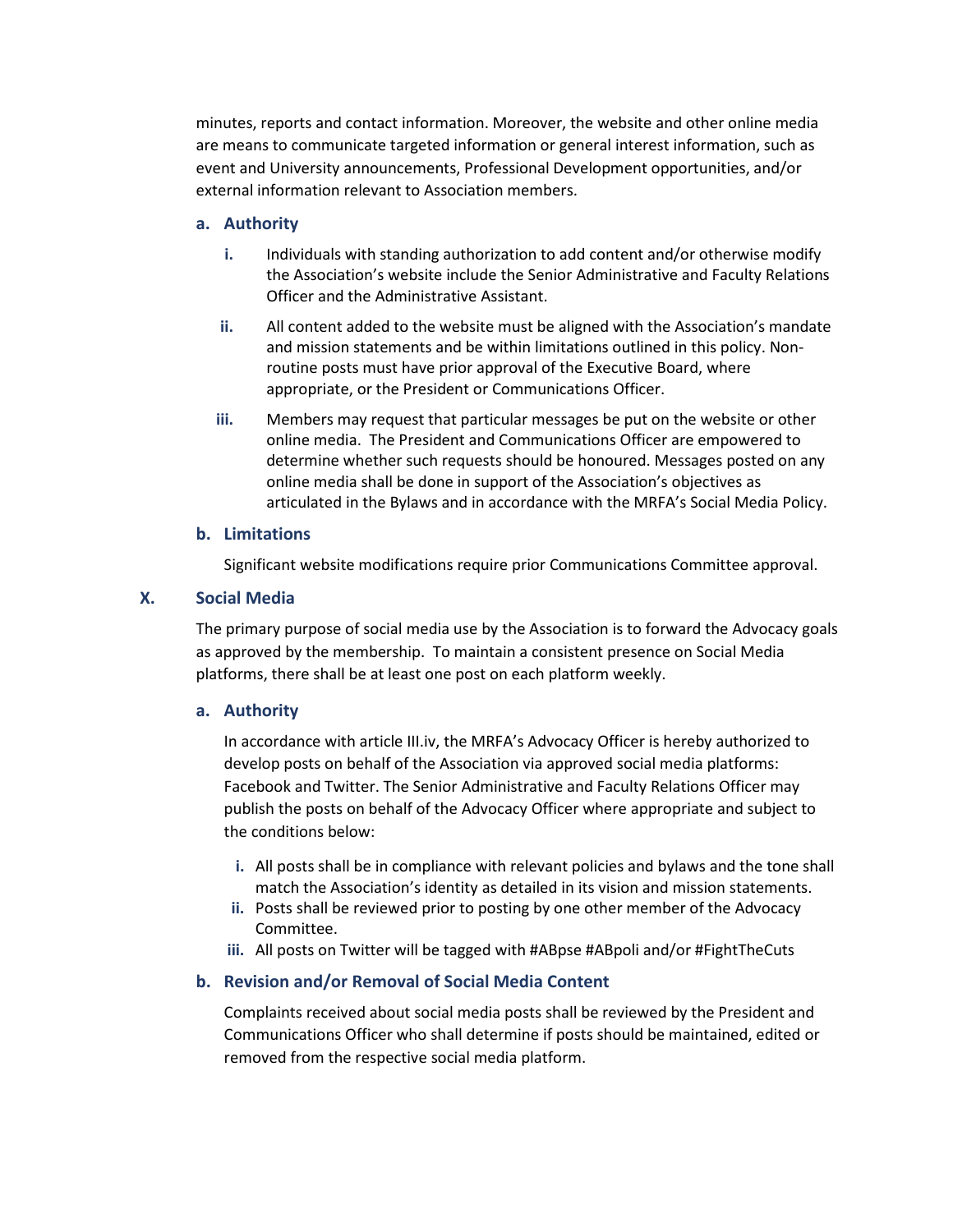# **XI. Newsletters**

The purpose of Association Newsletters is to regularly provide information to members that would be important to them as members of the Association and as Academic Staff at MRU.

- **i.** Bulletins, emailed to members weekly, provide important Association updates, list upcoming events that are of general interest to Association members, and may highlight MRFA, CAUT and CAFA events/issues.
- **ii.** Faculty Forums, online publications sent to members occasionally, detail the business of the Association and provide topical information which may be of interest to Association members.

# **b. Authority**

The Senior Administrative and Faculty Relations Officer is authorized to develop and distribute Weekly Bulletins in consultation with the President, where applicable.

The Communications Officer is authorized to approve content for the Faculty Forums which shall be developed and distributed by the Senior Administrative and Faculty Relations Officer, with support from the Communications Committee, normally at least four times per academic year.

# **c. Limitations**

Content for newsletters is subject to the aims and limitations of this policy.

# **XII. Posters and Flyers**

The purpose of posters and flyers is to promote Association events and other information of high importance to the membership and/or the campus community, where applicable.

# **a. Authority**

- **i.** Posters, event notices and flyers may be posted in the Faculty Centre subject to the following considerations:
	- 1. All MRFA Committee event notices must be approved by the respective committee prior to posting and be submitted for review through the poster approval [form,](https://docs.google.com/forms/d/e/1FAIpQLSf9JAmnJwcYGd0HQ7jsaHHbcPm-z3CTu604RYR3vNQPpwRlyQ/viewform)
	- 2. All postings must be in line with the Aims of MRFA Communications (see article II),
	- 3. All posts shall be in compliance with relevant policies and bylaws and the tone shall match the Association's identity as detailed in its vision and mission statements.
	- 4. All postings not originating from the MRFA must relate to the work of the MRFA, CAUT, CAFA, or other Associations with which the MRFA is affiliated or which the MRFA supports in accordance with its mission, mandate, and/or approved advocacy goals.
- **ii.** The MRFA may distribute one copy of approved MRFA event notices to each academic unit for posting at the discretion of MRU Department Assistants.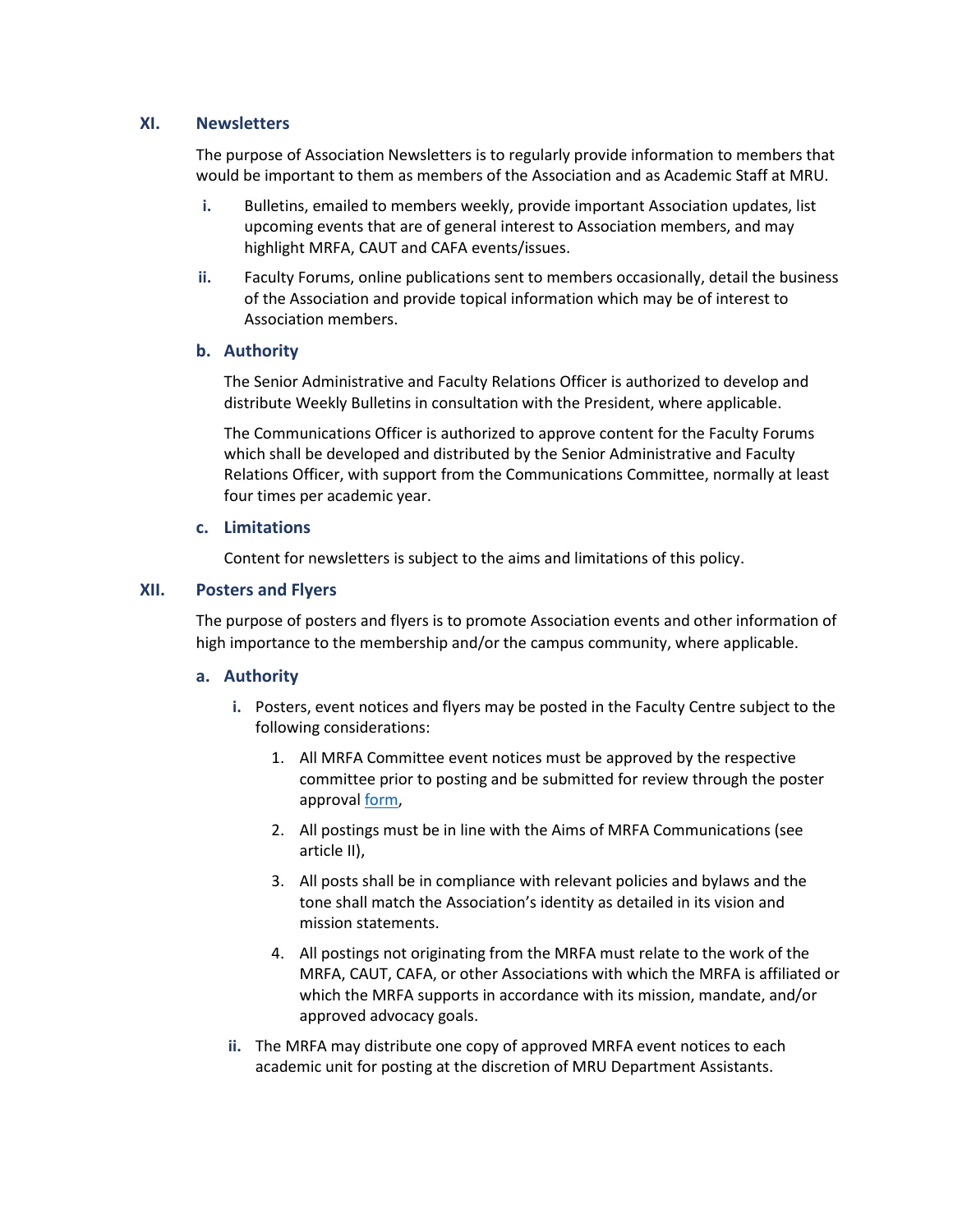**iii.** Flyers may be sent to all faculty members when deemed appropriate by the relevant MRFA Committee and in consultation with the Senior Administrative and Faculty Relations Officer.

#### b. **Poster Development Criteria**

- **i. Themes** 
	- 1. All MRFA posters and flyers will include the appropriate stamp and or logo as developed by the Communications Committee.
- **ii. Content**
	- 1. Graphics must be from open-source sites and shall be cited appropriately where applicable,
	- 2. Committees involved in organising events shall be acknowledged on applicable posters to ensure members' labour is recognized, and
	- 3. Committees are responsible for ensuring posters are respectful and inclusive:
		- When advertising events for families, inclusive language that welcomes different family/relationship structures will be used (e.g., blended families, poly families, LGBTQ+ families, single parent families, extended family structures, etc.).
		- Avoid cultural appropriation and denigration are not permitted on any Association Communication (i.e. using traditional regalia as costume or decoration)

# **iii. Accessible Design**

- 1. The colours used for Association Communications shall, normally, match the colours in the Association's Logo. Where other colours are used, committees must ensure that there is sufficient contrast between text and background colours, (a contrast ratio of at least 7:1 for normal text and 4.5:1 for large text) and
- 2. Font sizes shall be consistent and large enough to be accessible.

# **iv. Accountability**

1. Should any posters be found to have violated the above criteria, they will be referred back to the committee for further development prior to being circulated to the membership.

# **XIII. Department Liaisons**

The purpose of the Department Liaison network is to facilitate a two-way flow of communication between the Association and the membership and to provide a contact point for the Association within each Academic Unit.

# **a. Appointments**

In accordance with the Bylaws, the Communications Committee shall annually recommend to the Executive Board the appointment of a member, from each department, to serve as MRFA Department Liaison. In formulating the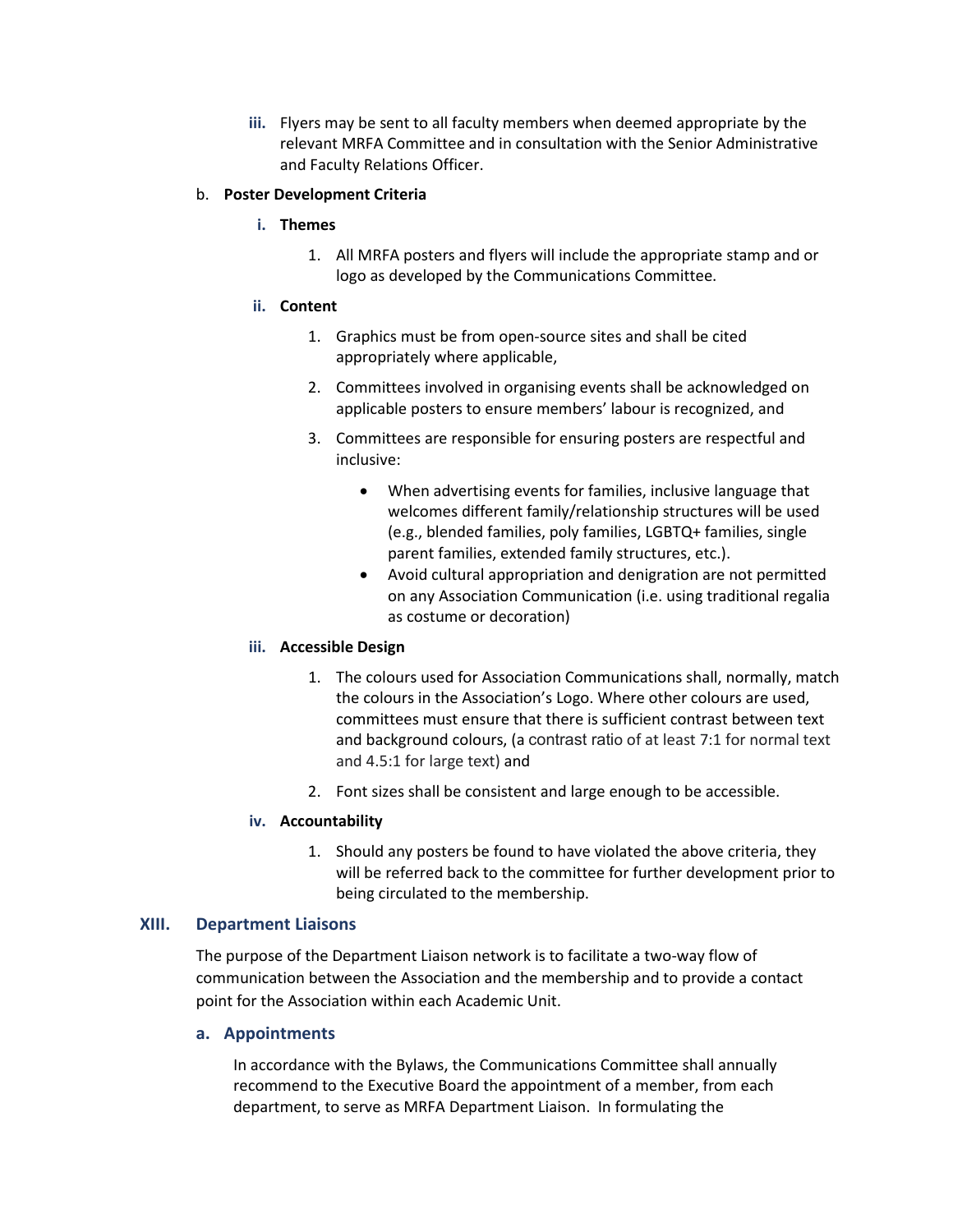recommendations, the Communications Committee shall consider potential appointees based on level of engagement with the MRFA, attendance history at MRFA meetings, past support for and understanding of MRFA initiatives, and any other criteria deemed relevant. The recommendations shall normally be presented to the Executive Board in May of each year, after the annual MRFA Committee elections have taken place.

#### **b. Training**

In accordance with the Bylaws, the Communications Committee shall annually provide the MRFA Department Liaisons with a list of expectations and duties. These expectations and duties shall include those listed in the Bylaws at a minimum. The Communications Committee, in consultation with the President, may include additional duties in accordance with the mandate of the Communications Committee. The list of expectations and duties shall normally be provided between August 15 - 31.

#### **c. Authority**

The President and Communications Officer are empowered to determine which messages will be communicated via the Department Liaison network.

# **XIV. Press Releases**

The purpose of press releases is for communicating time-sensitive or important information to the media and the public regarding matters pertaining to Post-Secondary Education.

#### **a. Development**

The initial draft of a press release may be developed by any MRFA Committee or the MRFA Executive Board. As the MRFA's external representative and media liaison, the MRFA President shall be involved in drafting all press releases.

• The MRFA's Administrative Assistant shall maintain a media contact list to be used for the distribution of press releases.

# **b. Authority**

The President, in consultation with the Communications Officer, and with the Advocacy Officer where appropriate, is empowered to determine whether and at what time a press release will be distributed.

# **XV. Position Papers**

The Executive Board may from time to time develop Position or White Papers or other correspondence related to the Association's activities. The Executive Board may advance and publish these as Association positions for the MRFA, the University or external audiences as appropriate, with due consideration for consultation with Regular Members.

# **XVI. Surveys**

The Association shall endeavour to ensure that members have the ability to provide meaningful input to the Association at all times, and this shall include, but not be limited to, the following surveys:

# **a. The Annual MRFA Census**